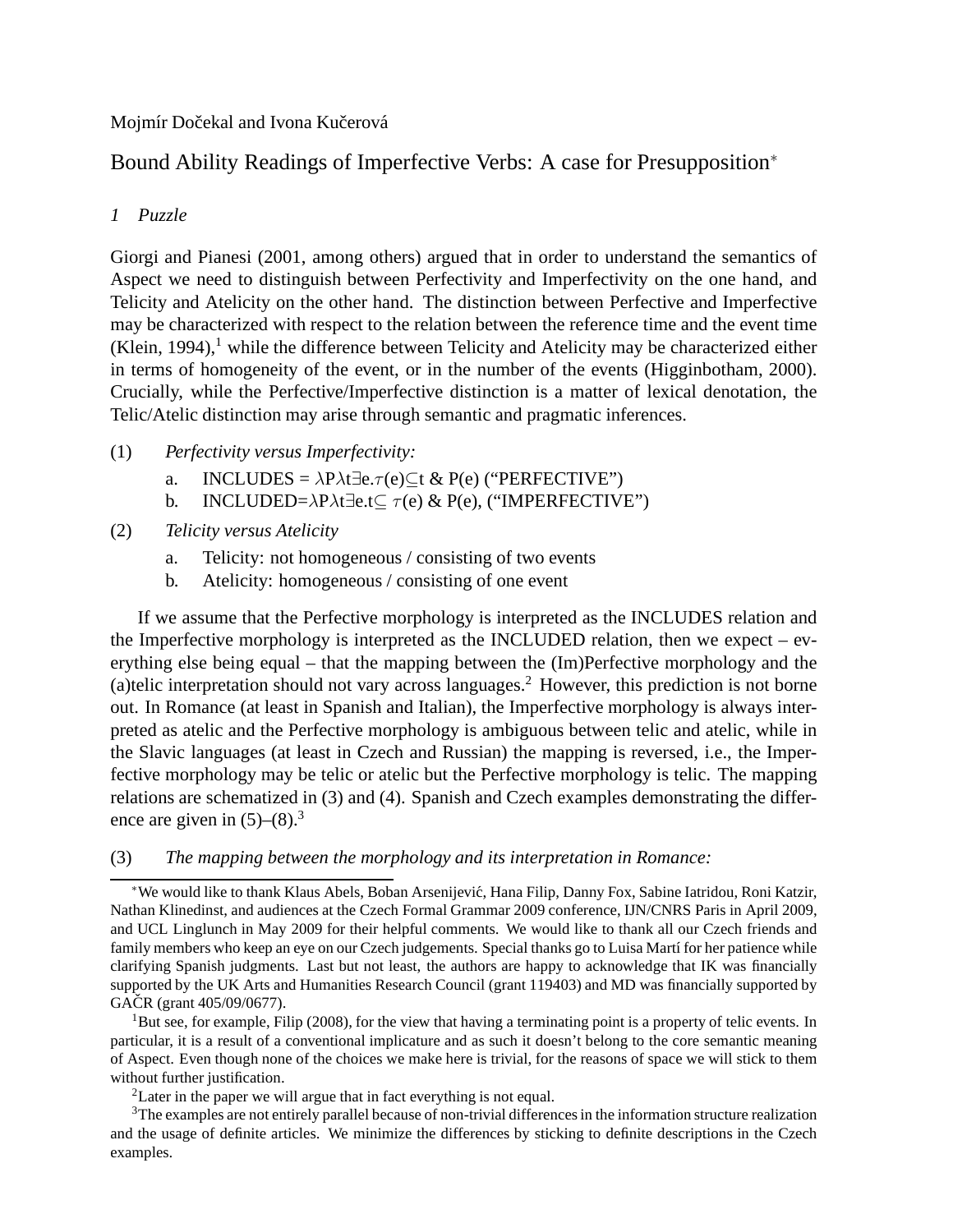Morphology Interpretation Imperfective Atelic Perfective Telic

- (4) *The mapping between the morphology and its interpretation in Slavic:* Morphology Interpretation Imperfective Atelic Perfective Telic
- (5) *Spanish Imperfecto is always atelic* (Cipria and Roberts, 2000, p. 304-305, (10-11))
	- a. Corría flow.3sg.Imperf oil petróleo por through the pipes las cañerías. 'Oil flowed/was flowing through the pipes.' – atelic
	- b. Corrían flow.3pl.Imperf 3000 liters of oil 3000 litros de petróleo por through the pipes las cañerías. '3000 liters of oil flowed through the pipes.' – atelic
- (6) *Spanish Preterito can be telic or atelic ´* (Cipria and Roberts, 2000, p. 305, (12-13))
	- a. Corró flow.3sg.Perf oil petróleo por through the pipes las cañerías. 'Oil flowed through the pipes.' – atelic
	- b. Corrieron flow.3pl.Perf 3000 liters of oil 3000 litros de petróleo por through the pipes las cañerías. '3000 liters of oil flowed through the pipes.' – telic
- (7) *Czech Imperfective can be atelic or telic*
	- a. Tenhle obraz this painting painted.Imperf Lada maloval Lada. 'Lada painted this picture.' – telic
	- b. Tenhle obraz this painting painted. Imperf Lada but unfortunately him not-finished maloval Lada, ale bohužel ho nedokončil. 'Lada started painting this picture but unfortunately he didn't finish it.' – atelic
- (8) *Czech Perfective can be only telic*
	- a. Tenhle obraz this painting painted.Perf Lada namaloval Lada. 'Lada painted (and finished) this picture.' – telic
	- b. #Tenhle obraz this painting painted.Perf Lada but unfortunately him not-finished namaloval Lada, ale bohužel ho nedokončil. # 'Lada finished painting this picture but unfortunately he didn't finish it.'  $-$  # atelic

The mapping differences are puzzling. Either it may be the case that the denotation of the Imperfective and Perfective morphology varies across languages, or the difference in the mapping needs to be attributed to a third factor. In this paper we will look closely at Czech and Spanish and will argue for the latter explanation.

In particular, we will argue that the denotation of Perfect and Imperfect is the same in Czech and Spanish. The difference in the mapping between the lexical aspect and (a)telicity is caused by differing presuppositions associated with the Aspectual morphology. In particular, we will argue that the Czech Perfective morphology carries a presupposition that is not present in the Spanish Perfect. Because of the presence of the presupposition the mapping is subject to seman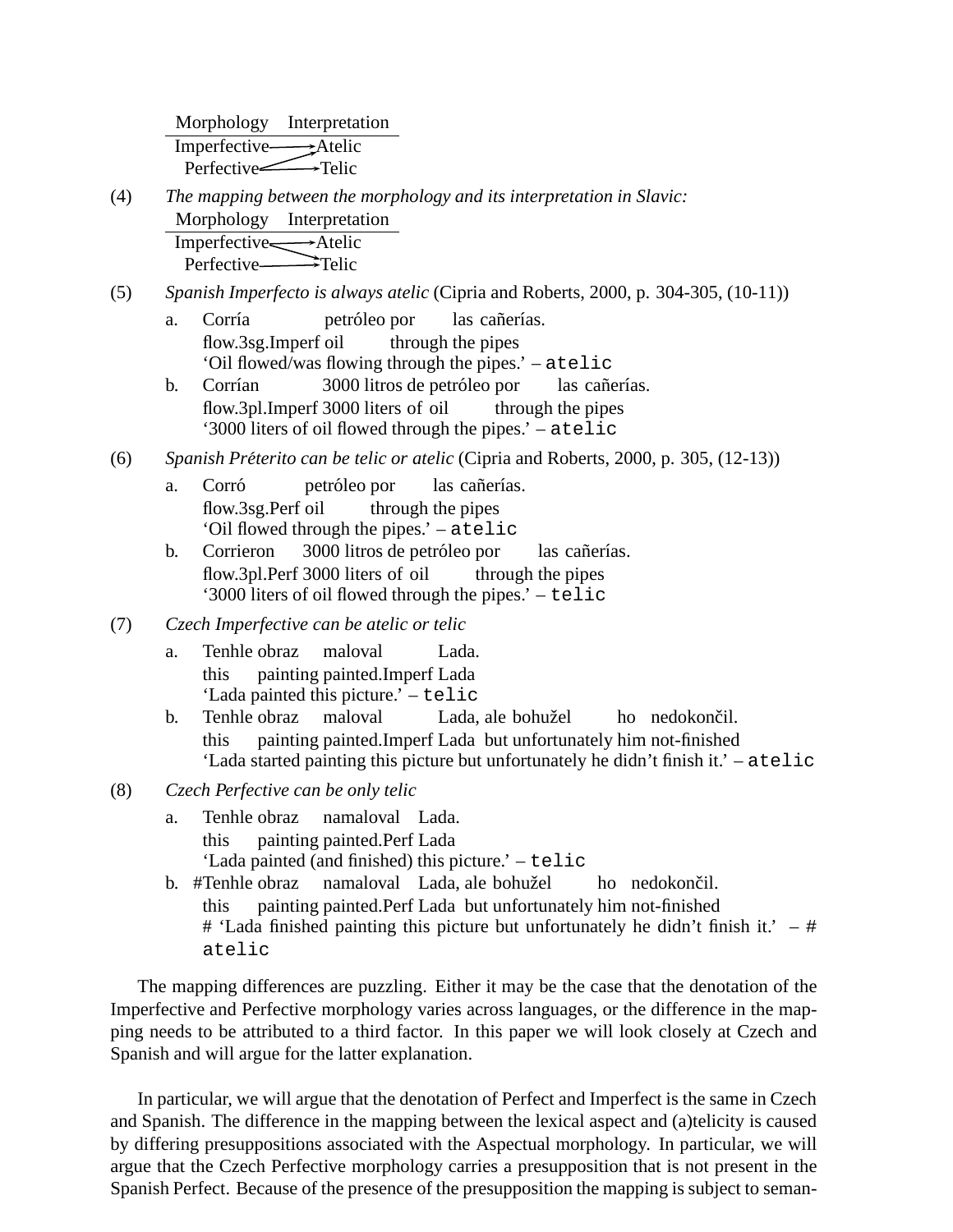tic competition parallel to semantic competition independently argued for other morphological features carrying presuppositions, such as determiners,  $\phi$ -features, or number marking (Heim, 1991; Sauerland, 2002, 2003; Sauerland et al., 2005).

In the next section, we will provide a background on the Romance and Slavic aspect and its semantics. This will be important to establish the strong hypothesis that the mapping difference does not come from a distinct denotation of the Aspectual morphology in these languages. Section 3 provides evidence for the presuppositional difference between the Czech and Spanish morphology. Finally, section 4 investigates further predictions stemming from the observed presuppositional differences.

# *2 Background on Romance and Slavic Aspect*

In order to argue that a third factor is responsible for the mapping differences observed in the previous section, we need to first establish that it is reasonable to assume that the denotation of the aspectual morphology does not interestingly differ between Slavic and Romance. In the following sections we will look exclusively at Czech and Spanish but we believe that the same findings carry on to other Slavic and Romance languages as well.

Spanish Imperfect is ambiguous between three distinct readings (for example, Cipria and Roberts 2000): progressive,<sup>4</sup> habitual, and intentional. The readings are exemplified in (9).

- (9) *Possible meanings of Spanish Imperfecto* (Cipria and Roberts, 2000, p. 300, (2))
	- a. Ibamos go.1pl.Imperf to the beach when RECPR meet.1pl.Pret with Miguel a la playa cuanda nos encontramos con Miguel. 'We were going to the beach when we ran into Miguel.' progressive
	- b. Ibamos go.1pl.Imperf to the beach on Sundays a la playa los domingos. 'We went/used to go to the beach on Sundays.' habitual
	- c. Hasta ayer, until yesterday go.1pl.Imperf to the beach on vacation ´ıbamos a la playa de vacaciones, pero hoy Pepa but today Pepa dijo say.3sg.Pret that not there-is money for that que no hay dinero para eso. 'Up until yesterday we were going to the beach on vacation, but today Pepa said that there is no money for that. intention in the past

We will put aside the intentional reading. This reading is caused by mismatches in temporal anchoring that is usually excluded in Slavic for reasons not directly related to the current paper (see, for example, Giorgi and Pianesi 2001).

The Czech Imperfective at first sight behaves differently from its Romance cousin. However, the seeming differences are caused by the more complex morphological formation of Czech aspectual forms that brings in an additional meaning component. Once we separate the additional morphology, similarities between the two languages emerge. As can be seen in (10), Czech

<sup>&</sup>lt;sup>4</sup>Notice this is a different progressive than the English progressive; Bonomi (1997).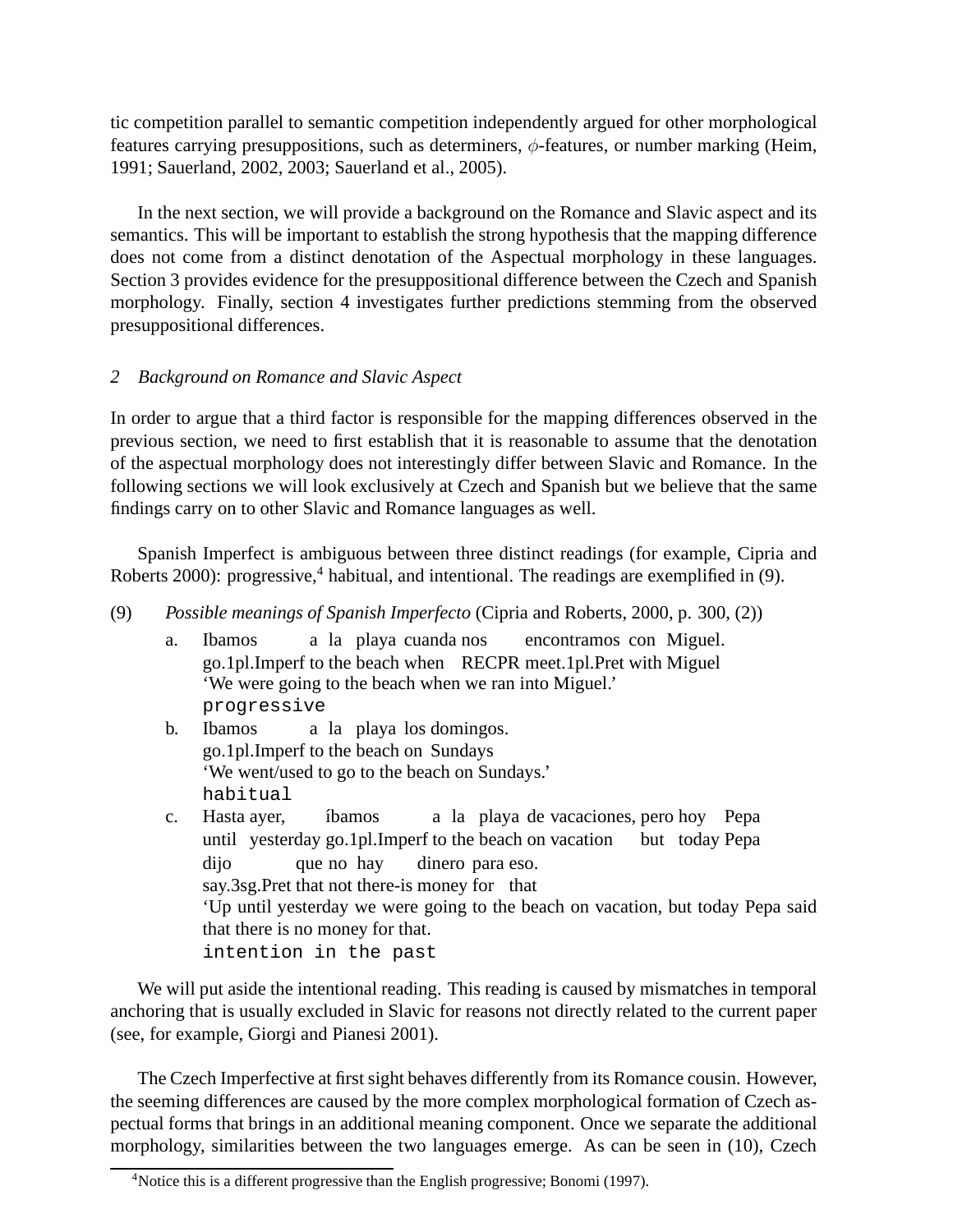morphologically simplex imperfectives are ambiguous between progressive and habitual reading.<sup>5</sup> The examples in (11) are here to demonstrate that only the habitual reading survives in more complex morphological forms.<sup>6</sup>

- (10) *Only morphologically simple Imperfectives are ambiguous between progressive and habitual:*
	- a. Jeli driven Aux.1pl to beach when Aux.1pl met jsme na pláž, když jsme potkali Michala. Michal 'We were driving to the beach when we ran into Michal.' progressive b. on Sundays Aux.1pl often driven to beach nedělích jsme často jeli na pláž.
	- 'On Sundays we often drove to the beach.' habitual
- (11) *More complex Imperfectives may have only the habitual reading:*
	- a. #Jezdívali jsme driven Aux.1pl to beach when Aux.1pl met na pláž, když jsme potkali Michala. Michal 'We were driving to the beach when we ran into Michal.'
	- b. on Sundays Aux.1pl driven to beach nedělích jsme jezdívali na pláž. 'We drove/used to drive to the beach on Sundays.'

Thus, if we take care of the different anchoring properties and the morphology-semantics mapping, the Aspectual semantics of Romance and Slavic languages does not seem to be different. In the rest of the paper, we will define the denotation of the aspectual semantics within event semantics. In particular, we will follow – with most of the current literature on aspect – the intuition that the Imperfective aspect corresponds to a situation seen from the inside but a situation described by the Perfective aspect is seen from the outside (completed). From this point of view, aspect connects event time with reference time (Klein, 1994). Spelling out possible relations between event time and reference time allows us to distinguish two basic semantic relations: INCLUDES and INCLUDED, as in (12) (e is an event or a state,  $\tau(e)$  stands for a time trace of the event). We can make a further step and define the denotation of the Aspectual morphemes in terms of INCLUDES and INCLUDED as well, as in (13).

- (12) a. INCLUDES =  $\lambda P \lambda t \exists e.\tau(e) \subset t \& P(e)$  ("PERFECTIVE")
	- b. INCLUDED= $\lambda P \lambda t \exists e.t \subseteq \tau(e) \& P(e),$  ("IMPERFECTIVE")
- (13) *Lexical entries for the Aspectual morphemes [to be modified]:*
	- a.  $\mathbb{I}$  **perfective**  $\mathbb{I} = \lambda P \lambda t \exists e. \tau(e) \subseteq t \& P(e)$
	- b.  $\parallel$  **imperfective**  $\parallel = \lambda P \lambda t \exists$ e.t⊂  $\tau$ (e) & P(e)

The INCLUDES/INCLUDED semantics captures the difference between Perfective and Imperfective but it does not say anything about its relation to telicity and atelicity. For the semantics of telicity and atelicity we will follow Giorgi and Pianesi (2001). In their event semantics, telic events consist of two separate events: activity (process),  $e_1$ , and result,  $e_2$ . Thus, under this view telic events are not homogeneous, i.e., the subinterval property does not hold for them. As we can see in (14) and (15), the semantic denotation from (13) allows us to derive both the

 $5$ The intentional reading is not attested because of the differing anchoring properties.

<sup>6</sup>This is because verbs morphologically derived from simple Imperfectives are either Perfective or habitual.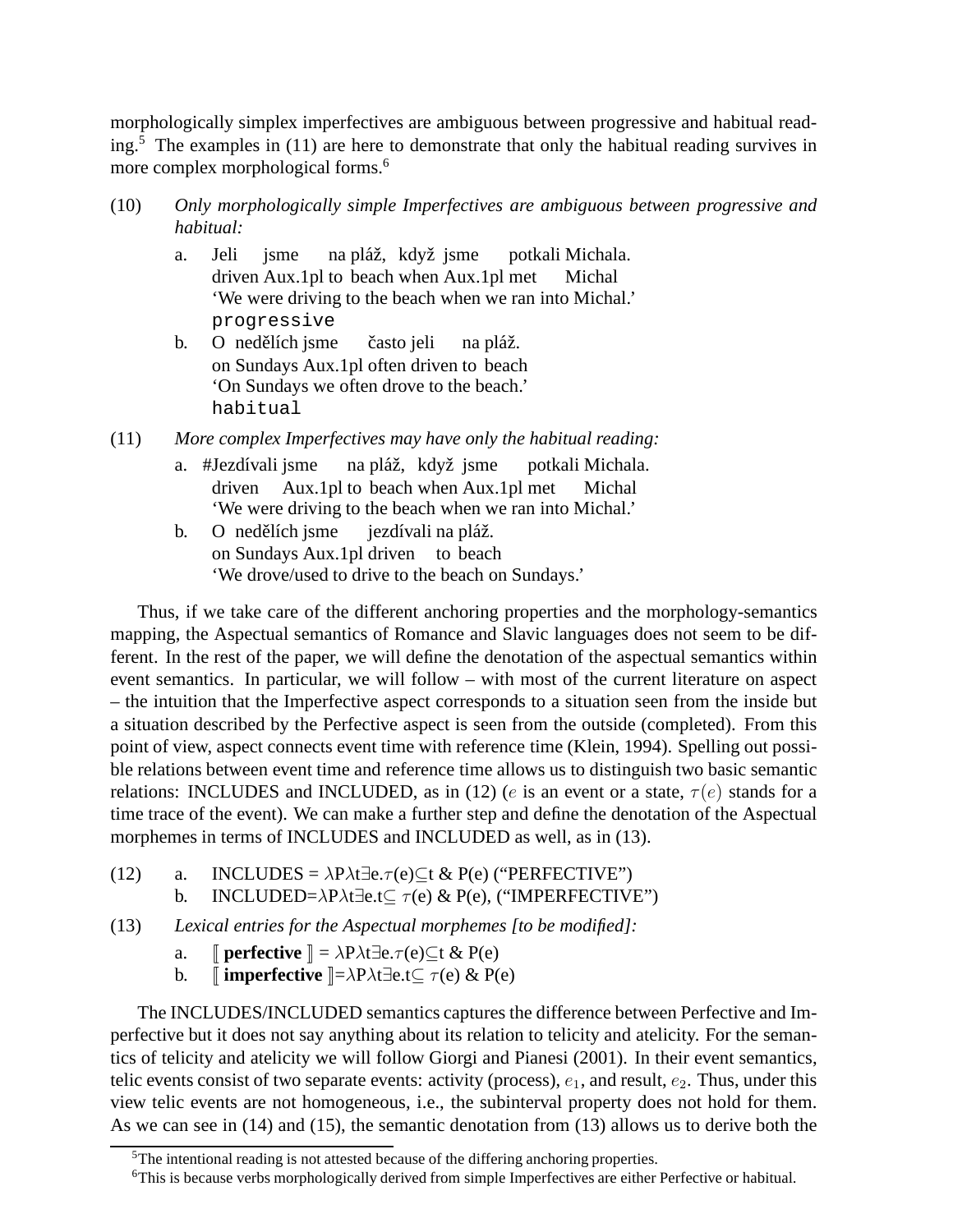atelic and telic interpretation of the Czech Imperfective morphology. This is a desirable result because we know that the Imperfective morphology is indeed attested both with the telic and the atelic interpretation.

(14) *Atelic interpretation of Imperfective:*

- a. Petr včera Petr yesterday read.Imperf that book četl tu knihu. 'Yesterday Petr read the book.'
- b.  $\exists e \exists x [read(e) \land Agent(Petr, e) \land t(e) \land Theme(x, e) \land book(x)]$
- (15) *Telic interpretation of Imperfective:*
	- a. Petr včera Petr yesterday read.Imperf that book četl tu knihu. 'Yesterday Petr read/finished reading the book.'
	- b.  $\exists \langle e_1, e_2 \rangle \exists x [read \langle e_1, e_2 \rangle \land Agent(Petr, \langle e_1, e_2 \rangle) \land Theme(x, \langle e_1, e_2 \rangle) \land$  $book(x)$

More careful work needs to be done here but we believe that it is legitimate to pursue a hypothesis that the difference between the Romance and the Slavic Aspectual mapping does not lie in the semantics of Perfect/Imperfect *per se* but it must be attributed to something else. The goal of the next section is to figure out what the additional factor is.

#### *3 Activity Presupposition*

If we look closely at the Aspectual morphology and its semantic interpretation, Perfective and Imperfective do not differ only in the relation of the reference time and the event time. We argue that in Czech the Perfective morphology imposes a precondition on the context that is not present in the case of the Imperfective morphology. In particular, we argue that the Perfective morphology presupposes the existence of the beginning of the event, roughly the first homogeneous part of telic events  $(e_1)$ . We will call this presupposition Activity presupposition.<sup>7</sup> In contrast, the Czech Imperfective has no such presupposition. That we deal with a presupposition not with another type of inference can be shown by projecting properties of the Activity presupposition. As can be seen in (16) and (17), the Activity presupposition projects under negation and under a question operator. The expected properties are found in other structural environments as well, for example, the Activity presupposition does not project from the antecedent of a conditional, as in  $(18)$ .<sup>8</sup>

- (16) *Activity presupposition survives under negation only in Perfective:*
	- a. Jan Jan.Nom neg-wrote.Perf book.Acc nedopsal knihu. 'Jan didn't finished writing a book.' → *Jan started writing a book* b. Jan Jan.Nom neg-wrote.Imperf book.Acc nepsal knihu.

<sup>&</sup>lt;sup>7</sup>Even though we use here the notion of semantic presuppositions but we are not entirely convinced that this is the correct characterization. It is plausible that this type of precondition is a secondary presupposition derived from the event representation of Perfective, along the analysis of soft presupposition triggers in Abusch (to appear).

<sup>&</sup>lt;sup>8</sup>Notice that even if the presuppositions are secondary presuppositions, the projecting properties clearly show that we deal with some form of presupposition and not other type of inference.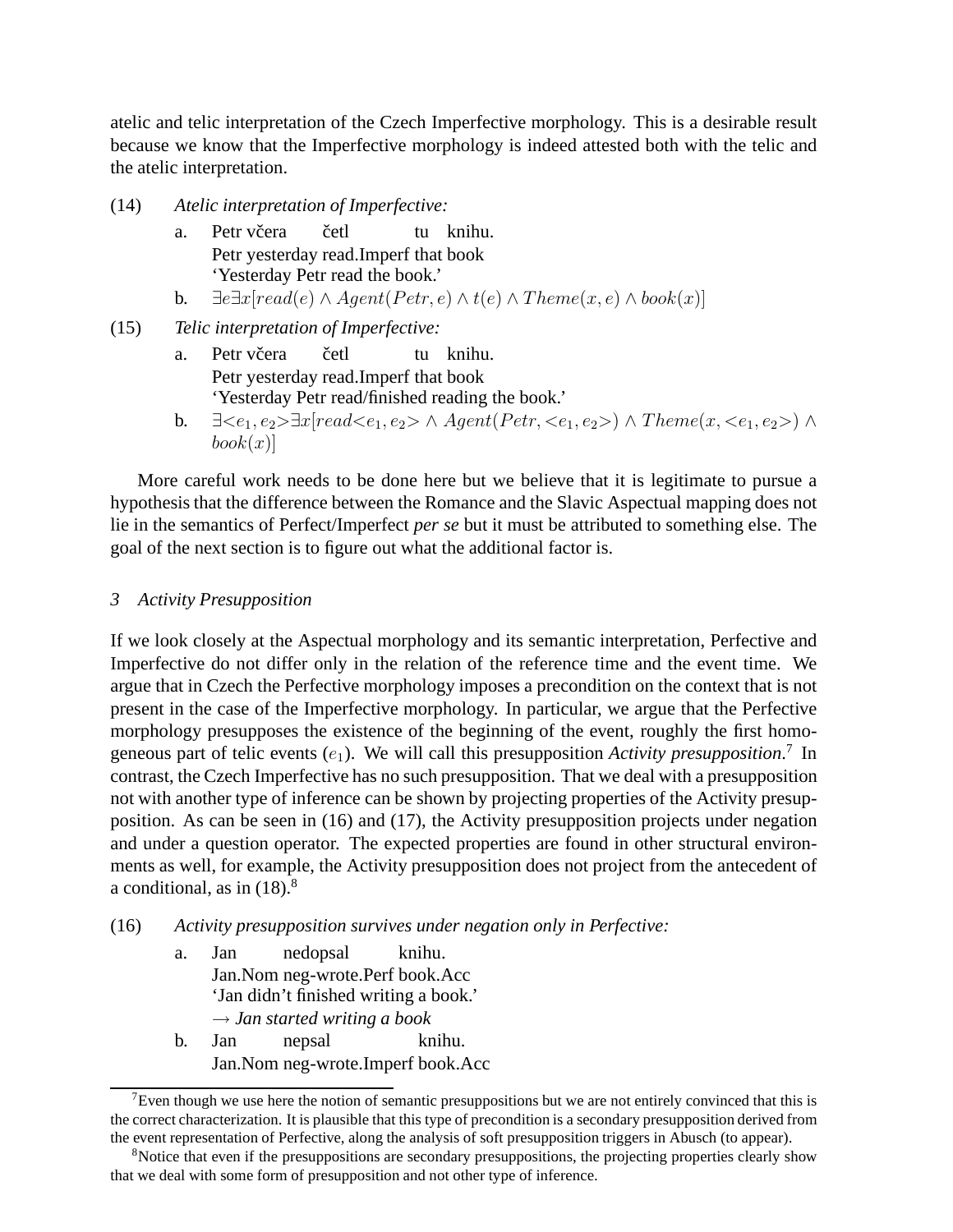'Jan didn't write a book.' 9 *Jan started writing a book*

- (17) *Activity presupposition survives in questions only in Perfective:*
	- a. Dopsal wrote.Perf Jan.Nom book.Acc Jan knihu? 'Did Jan finish writing a book?' → *Jan started writing a book*
	- b. Psal wrote.Imperf Jan.Nom book.Acc Jan knihu? 'Did Jan write a book?' 9 *Jan started writing a book*
- (18) *Activity presupposition of the antecedent does not project:*
	- a. Pokud Jan if Jan.Nom wrote.Perf book.Acc then REFL him Marie gets-married dopsal knihu, tak si ho Marie vezme. 'If Jan finished writing a book, Marie will marry him.'  $\rightarrow$  *Jan started writing a book*
	- b. Pokud Jan if Jan.Nom wrote.Imperf book.Acc then REFL him Marie gets-married psal knihu, tak si ho Marie vezme. 'If Jan wrote a book, Marie will marry him.' 9 *Jan started writing a book*

In contrast, in Spanish there is no presupposition of this sort associated with either of the Aspects, as witnessed by (19) and (20).

- (19) *There is no Activity presupposition projection in Spanish questions:*
	- a. ¿Escribia wrote.Imperf yesterday Maria a poem ayer Maria un poema? 'Did Maria write a poem yesterday?' 9 *Maria started writing a poem*
	- b. *i*Escribió ayer wrote.Perf yesterday Maria a poem Maria un poema? 'Did Maria write a poem yesterday?' 9 *Maria started writing a poem*
- (20) *There is no Activity presupposition projection under negation in Spanish:*
	- a. Ayer yesterday Maria not wrote.Imperf a Maria no escribia una poema. poem 'Yesterday Maria didn't write a poem.' 9 *Maria started writing a poem*
	- b. Ayer yesterday Maria not wrote.Perf a Maria no escribio una poema. poem 'Yesterday Maria didn't write a poem.' 9 *Maria started writing a poem*

Crucially, even though the Czech Imperfective morphology does not have the Activity presupposition, it is still compatible with the presupposition, as can be seen in (21). However, this is not a presupposition since it can be cancelled, as shown in (22).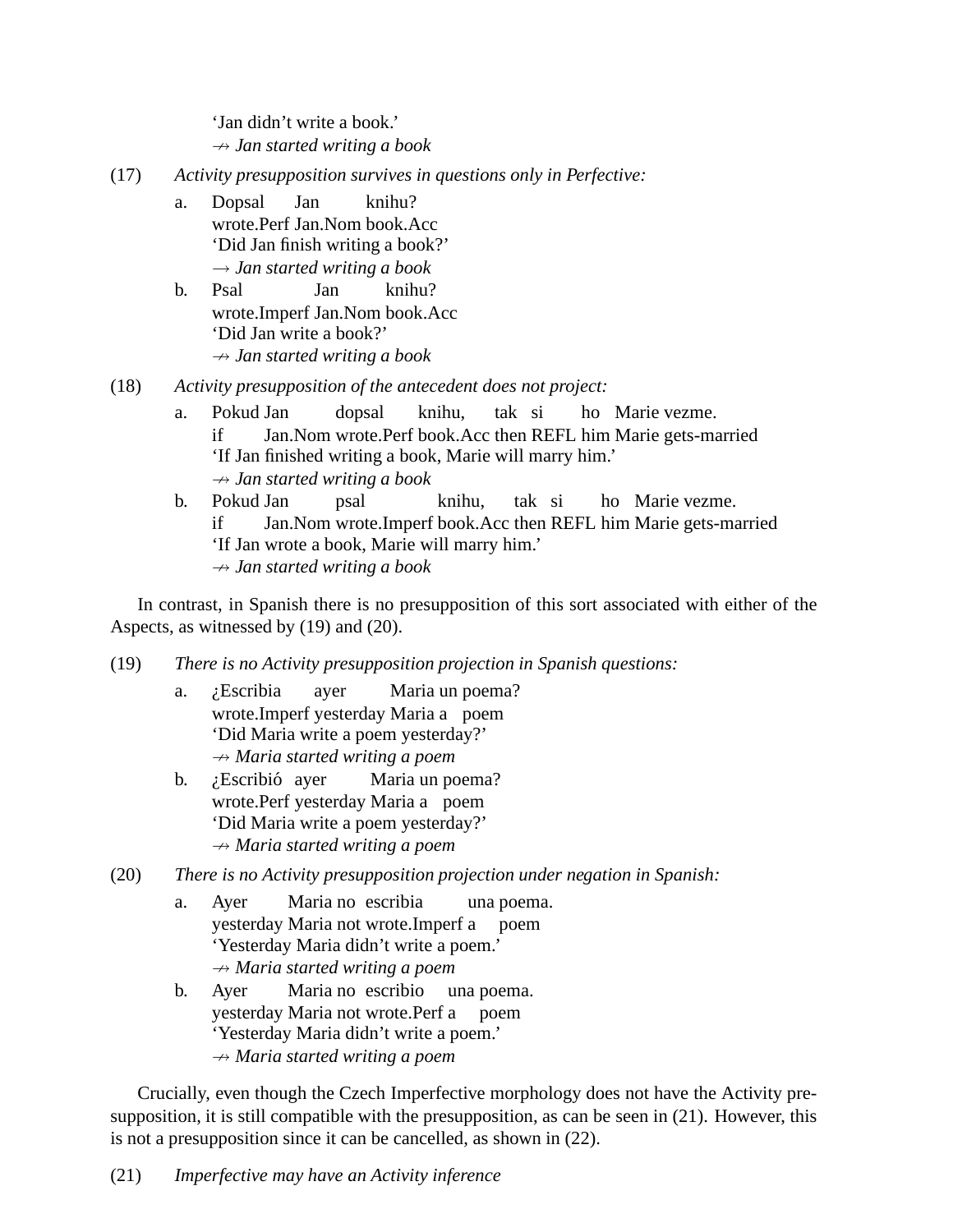- a. (A museum guide standing in front of a painting:)
- b. Tenhle obraz this picture.Acc painted.Imperf Lada.Nom maloval Lada. 'Lada painted this picture.' → *Activity inference*

(22) *Imperfective does not need to have an Activity inference*

- a. (A teacher about a picture one student chose to copy for his art class:)
- b. Petr Petr.Nom paints.Imperf this maluje tenhle obraz. picture.Acc but not-yet REFL not-bought.PP Ale ještě si nekoupil ani barvy. even colors 'Petr is supposed to paint this picture. But he even has not bought colors yet.' → *no Activity inference*

Thus in order to capture the Czech presuppositional facts, we argue that the lexical entry of the Czech Perfective must be enriched by the Activity presupposition.<sup>9</sup> We state the Activity presupposition in terms of a homogeneous part of an event. The lexical entry thus requires that there is a proper part of the whole event  $(e')$  such that the whole event is the terminative counterpart of  $e'$  and for all time intervals of  $e'$  the predicate P holds. There is no such presupposition for the Imperfective morphology. The final lexical entries for the Czech Perfective and Imperfective morphology are given in (23).

- (23) *Lexical entries for the Czech Aspectual morphemes [final]:*
	- a. **perfective**  $\mathbb{I} = \lambda P \lambda t \exists e: \exists e'(ter(e') = e) \land \forall t' \subseteq \tau(e')(P(e'))$ .  $\tau(e) \subseteq t \& P(e)$
	- b.  $\parallel$  **imperfective**  $\parallel = \lambda P \lambda t \exists e. t \subseteq \tau(e) \& P(e)$

Now we are finally in the position to address the asymmetry in the usage of the Perfective and Imperfective morphology in Czech. We argue that the asymmetry is a result of semantic competition. As has been argued in Heim (1991); Sauerland (2002, 2003); Sauerland et al. (2005), whenever a pair of morphological items differ with respect to presupposition  $\alpha$  and if the given context satisfies  $\alpha$ , then the item presupposing  $\alpha$  must be used. This principle is known as the Maximize Presupposition principle and has been first suggested in Heim (1991), following Hawkins (1991) and other work in lexical pragmatics: $10$ 

(24) *Maximize Presupposition*

In context C use the most informative presupposition satisfied in C.

Consequently, whenever the activity part is presupposed, the Perfective morphology must be used. Since the Imperfective morphology is compatible with asserting the activity event but does not presuppose the activity event, the Czech Imperfective morphology can be either telic or atelic. To sum up, the presuppositional facts and the Maximize Presupposition principle give us the asymmetry in the usage of the Czech aspectual morphology without affecting our compositional semantics. Presumably, the asymmetry in the Romance morphology is caused by the Romance Imperfective morphology positing more requirements on the context than its Perfec-

<sup>&</sup>lt;sup>9</sup>We simplify here. Since Czech Perfectives are formed by some additional morphological material (prefix or infix), it is not clear whether it is the additional morphology or the Perfective structure *per se* that carries the presupposition. Furthermore, it is a matter of further empirical investigation whether all Perfective formations in Czech and in Slavic in general behave in this way or whether further refinement is needed.

<sup>&</sup>lt;sup>10</sup>We would like to thank Roni Katzir for his suggestion to use the Maximize Presupposition principle to account for the morphological asymmetry.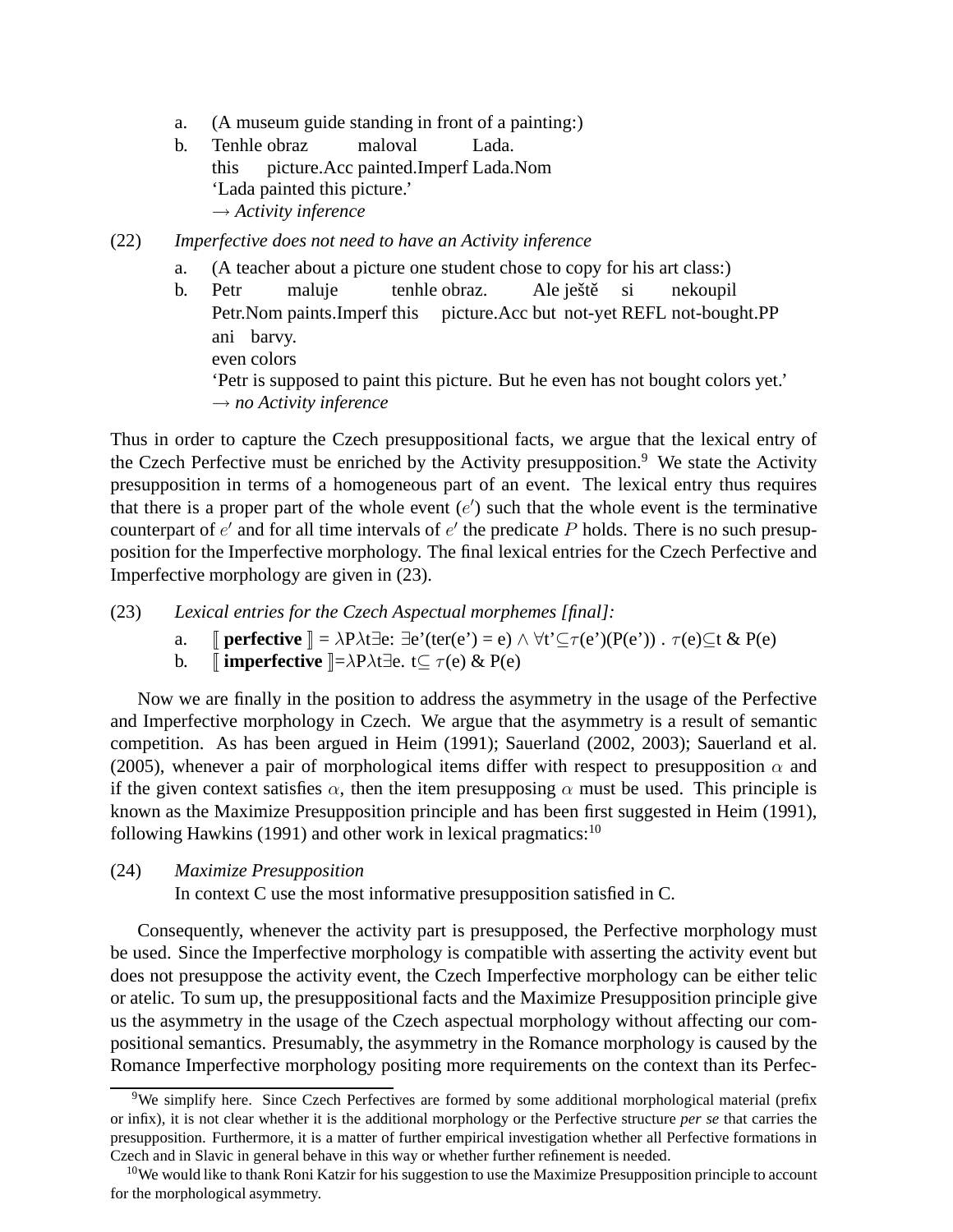tive counterpart. The question remains open of whether the Imperfective enrichment in Spanish is of presuppositional nature as well and what the relevant presupposition would be. We will leave this question for future research.

One must still be careful about the lexical denotation of various Slavic prefixes though. The fact that Imperfective does not have the Activity presupposition does not mean that the Imperfective morphology cannot combine with a prefix which carries a presupposition. The question of the presuppositional content of various aspectual prefixes must be left for future research as well.

To summarize, we have argued that it is reasonable to assume that the lexical denotation of Perfect and Imperfect is the same in Czech and Spanish. However, the languages differ when it gets to presuppositions associated with their Aspectual morphology. Consequently, the usage of the Aspectual morphology in Czech is not identical to the usage of the Aspectual morphology in Spanish. In the following section we will investigate whether the presuppositional difference might reveal itself in other places as well.

# *4 Further predictions: Habitual readings of Imperfective verbs*

A natural question to ask is whether the presuppositional difference observed in section 3 is relevant for the interpretation of other structures as well. In this section we will consider one such case: structures in which an Imperfective verb is modified by an *in*-adverbial. Consider the pseudo-English example in (25).

## (25) Peter read.Imperf War and Peace in two hours

Under the Linguistics 101 assumptions this type of structure is ungrammatical because durational *in*-adverbials are not compatible with the Imperfective interpretation. In fact, durational adverbials are often used as an aspectual diagnostics. Interestingly, as we will see shortly, this type of structure may be grammatical but only if a particular interpretation is enforced by the context. To see what is going on here let us see how this structure would be compositionally interpreted and what we can say about its aspectual properties.

In the first step of the derivation, we merge V, *read*, with the object, *War and Peace*. The resulting phrase, VP, is aspectually underspecified, i.e., there is no direct encoding of aspect. The only semantic information at this point comes from the lexical semantics of the verb. In this particular case, the VP can get either an accomplishment or an activity interpretation. The compositional semantics is straightforward because the predicate 'read' can take 'War and Piece' as its argument.

In the next derivational step, the adverbial *in two hours* is merged.<sup>11</sup> For concreteness, we will assume, following Higginbotham (2000), that *in*-adverbials, in contrast to *for*-adverbials, are two-event taking functions: proces and telos. For *for*-adverbials one event suffices. The interpretation of a structure modified by temporal adverbs is schematized in (26) and (27).

- (26) *Modification by* in*-adverbial:*
	- a. Olga vypila Olga drank.Perf wine ten víno \*deset minut/ za deset minut. minutes/ for ten minutes

 $11$ Let's assume for concreteness that the adverb adjoins to vP but other structures would do as well.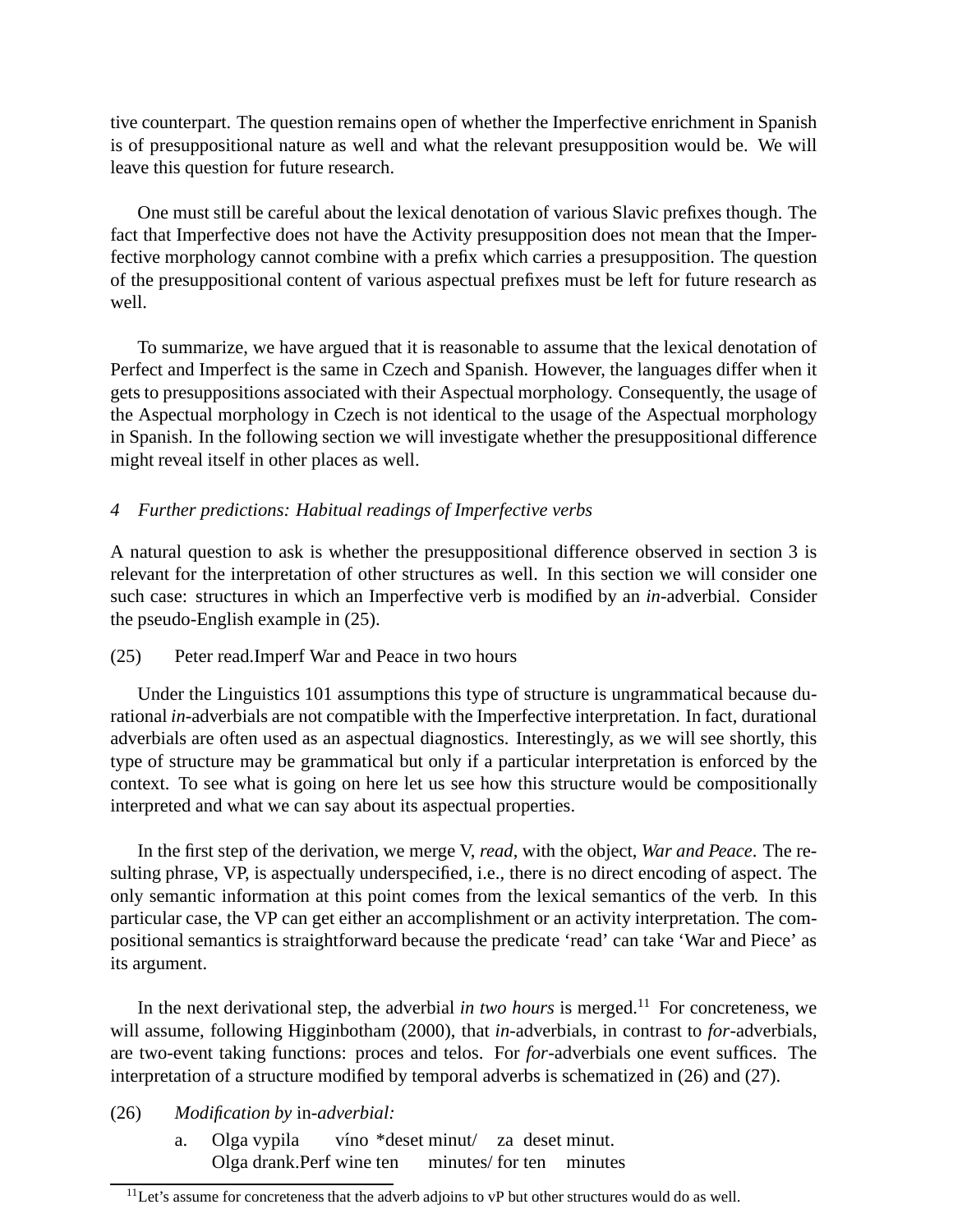- **b.**  $\exists \langle e_1, e_2 \rangle (drink(\langle e_1, e_2 \rangle) \land \text{Agent}(Olqa, \langle e_1, e_2 \rangle) \land \text{Theme}(x, \langle e_1, e_2 \rangle) \land$  $\text{wine}(x) \land \text{in\_ten\_minutes}(\leq e_1, e_2)$
- (27) *Modification by* for*-adverbial:*
	- a. Olga pila Olga drank.Imperf wine ten minutes/ for ten minutes víno deset minut/ \*za deset minut.
	- b.  $\exists e \exists x [drink(e) \land Agent(Olqa, e) \land Theme(x, e) \land wine(x) \land for_ten_minutes(e)]$

If we apply this semantics to our example, we see that after the adverbial *in two hours* is merged, the structure must get the accomplishment interpretation, i.e., a two-event lexicalsemantic structure with process and result subevents. If an one-event interpretation were selected, the structure would not be interpretable.

Furthermore, we assume that the event time of the accomplishment is anchored to the reference time. Since we consider accomplishments, the event time should be a subset of the reference time. If this condition wasn't met, the result subevent would be outside of the reference time of the event.

So far so good. In the next step, Imperfective  $Asp<sup>0</sup>$  is merged. The Imperfective aspect requires the event time to be a superset of the reference time. However, the accomplishment semantics of vP gives us the opposite relation. Unless the structure is further modified by something that can reverse the relation of the reference time and the event time, the structure is predicted to be out. This prediction seems to be correct, as seen in (28), and this result is compatible with the Linguistics 101 observation that *in*-adverbials are not compatible with the Imperfective aspect.

 $(28)$  #Petr Petr. Nom read. Imperf War and Peace in two hours četl Vojnu a mír za dvě hodiny. 'Petr was reading War and Peace in two hours.'

Interestingly, the structure should be saved if it was possible to reverse the relation of the event time and the reference time. It has been suggested in the literature that natural languages employ type-shifting operators that may resolve aspectual mismatches of this sort (Dowty, 1979; de Swart, 1998, 2000; van Geenhoven, 2005; Boneh and Doron, 2008, among others).<sup>12</sup> We will adopt this reasoning here. Concretely, we will use the typology of type-shifting operators proposed in de Swart (1998).

Two operators in de Swart's typology have properties relevant for our case: (i) a progressive operator (PROG) which is a function from events and processes to states, and (ii) a habitual operator (HAB) which iterates an event over the reference time. If a structure is modified by PROG, the structures is interpreted as a process or as an event being in progress, i.e., lacking the culminating point.<sup>13</sup> If HAB applies to an Imperfective event, then the iterated habitus is a superset of the reference time. For concreteness, we will use the definition of a habitual operator given in  $(29)$ .<sup>14</sup>

<sup>&</sup>lt;sup>12</sup>This process is often called aspectual coercion.

<sup>&</sup>lt;sup>13</sup>de Swart (1998) does not give any lexical entry for this operator. Since the lexical entry of PROG is not crucial for our discussion, we will leave it informal.

<sup>&</sup>lt;sup>14</sup>Notice that any habitual operator that iterates events in a non-overlapping fashion would work here as well.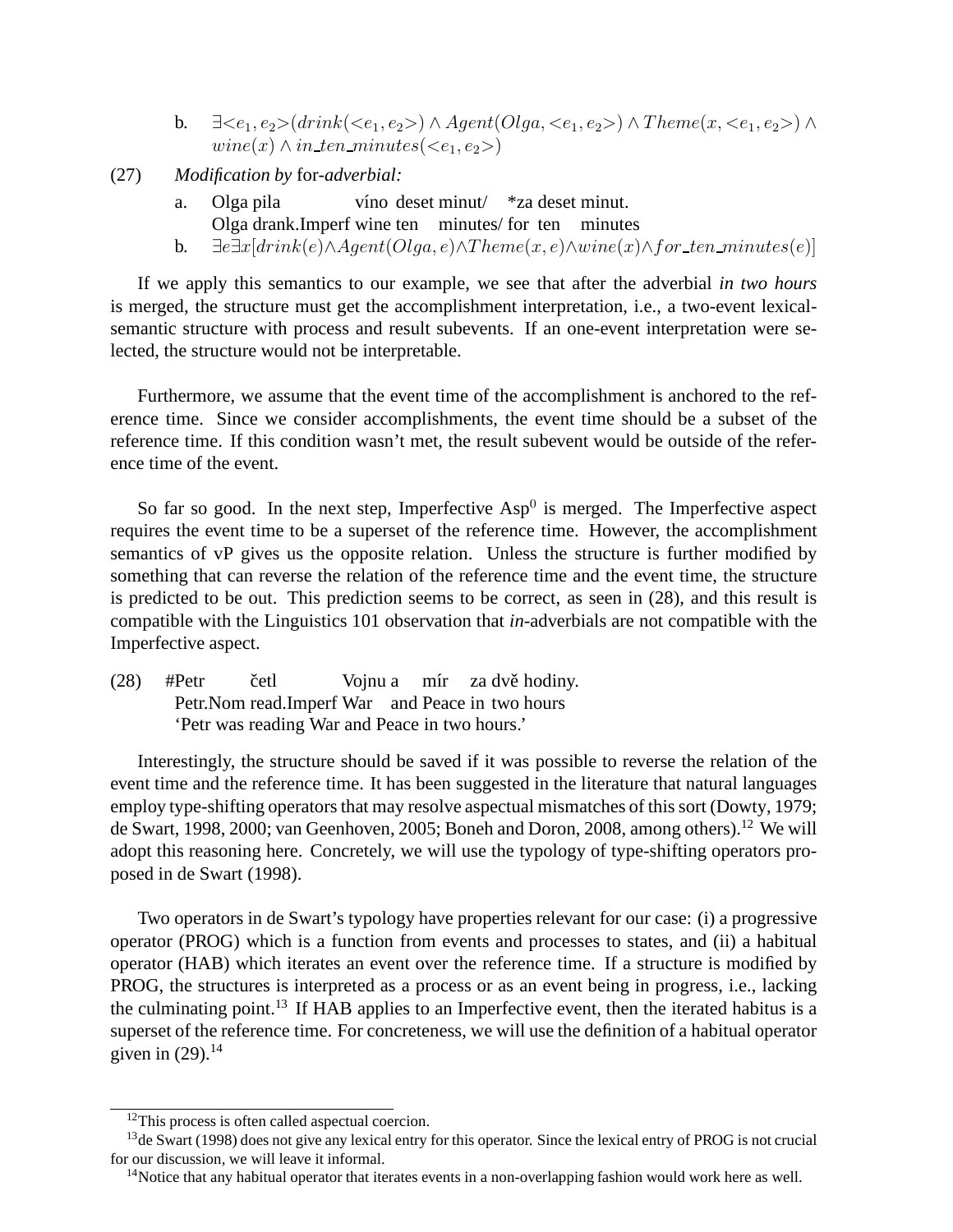(29) (after van Geenhoven 2004, p. 158, (60))  $\mathcal{H}^t V(x)$  at  $t = 1 \Longleftrightarrow \exists t' (t' \subseteq t \land V(x)$  at  $t' \land number(t') > 1 \land \forall t' (t' \subseteq t \land t')$  $V(x)$  at  $t' \to \exists t''$   $(t'' \subseteq t \land (t'' > t' \lor t'' < t') \land V(x)$  at  $t'' \land \exists t'''$   $(t' < t''' < t'' \lor t' > t')$  $t^{\prime\prime\prime} > t^{\prime\prime} \wedge \neg V(x) \text{ } (at \text{ } t^{\prime\prime\prime}))))$ 

According to this definition, for an event to be pluralized, there must be a hiatus between iterated instances of the event. This non-overlap requirement introduces boundedness of the iterated event. Consequently, since pluralized events are bounded and since the pluralization as defined in (29) only applies to accomplishments, the iterated event is compositionally combinable with an *in*-adverbial.

Thus, there are at least two type-shifting modifications that in principle could make a structure like (25) interpretable: the structure might be interpreted either as progressive, or as habitual. The question that we want to raise here is whether both interpretations are always available or whether they might be restricted by the presuppositional content of the aspectual morphology. If the presuppositional content is relevant, we expect to find crosslinguistic differences in the range of available readings.

Let us first consider PROG. If we modify the structure by PROG, the resulting structure is progressive/episodic. However, in Czech the assertion of the progressive corresponds to the Perfective presupposition. Consequently, the Perfective morphology must be used. If the Imperfective morphology were used, the Maximize Presupposition principle would be violated. Thus, we expect that the Czech version of (25) will not have the progressive (or episodic) reading. In contrast, in Spanish, the progressive reading should be possible: since the relevant presupposition is not present, the Imperfective morphology is not excluded.

On the other hand, in case of the HAB operator, the reference time stays unchanged. Thus, there is no problem with Maximize Presupposition because the Activity presupposition is not at stake. Consequently, we expect to find the habitual reading in both languages.

As can be seen in (30) and (31), the predictions are borne out. In Czech, only the habitual reading is possible, while in Spanish, both readings are attested. The difference in readings follows from the independently attested differences in the presuppositional content of the Aspectual morphology of these two languages.

- (30) Když Petr studoval rychločtení, tak četl when Petr studied speed-reading then read.Imperf War and Peace in two hours Vojnu a mír za dvě hodiny.
	- a. \*'When Petr took a course in speed-reading, he (once) read War and Peace in two hours.'
	- b.  $\checkmark$  When Petr took a course in speed-reading, he was reading / used to read / was able to read War and Peace in two hours.'
- (31) Frida ensayaba Frida rehearsed.Imperf the libretto in one hour el libreto en una hora.
	- a.  $\checkmark$  'Frida (once) rehearsed the libretto in an hour.'
	- b.  $\sqrt{\text{Frid}}$  used to rehearse/ was rehearsing the libretto in an hour.<sup>15</sup>

<sup>&</sup>lt;sup>15</sup>In fact, there is also the intentional reading we took aside: 'Frida intended to rehearse the libretto in an hour.'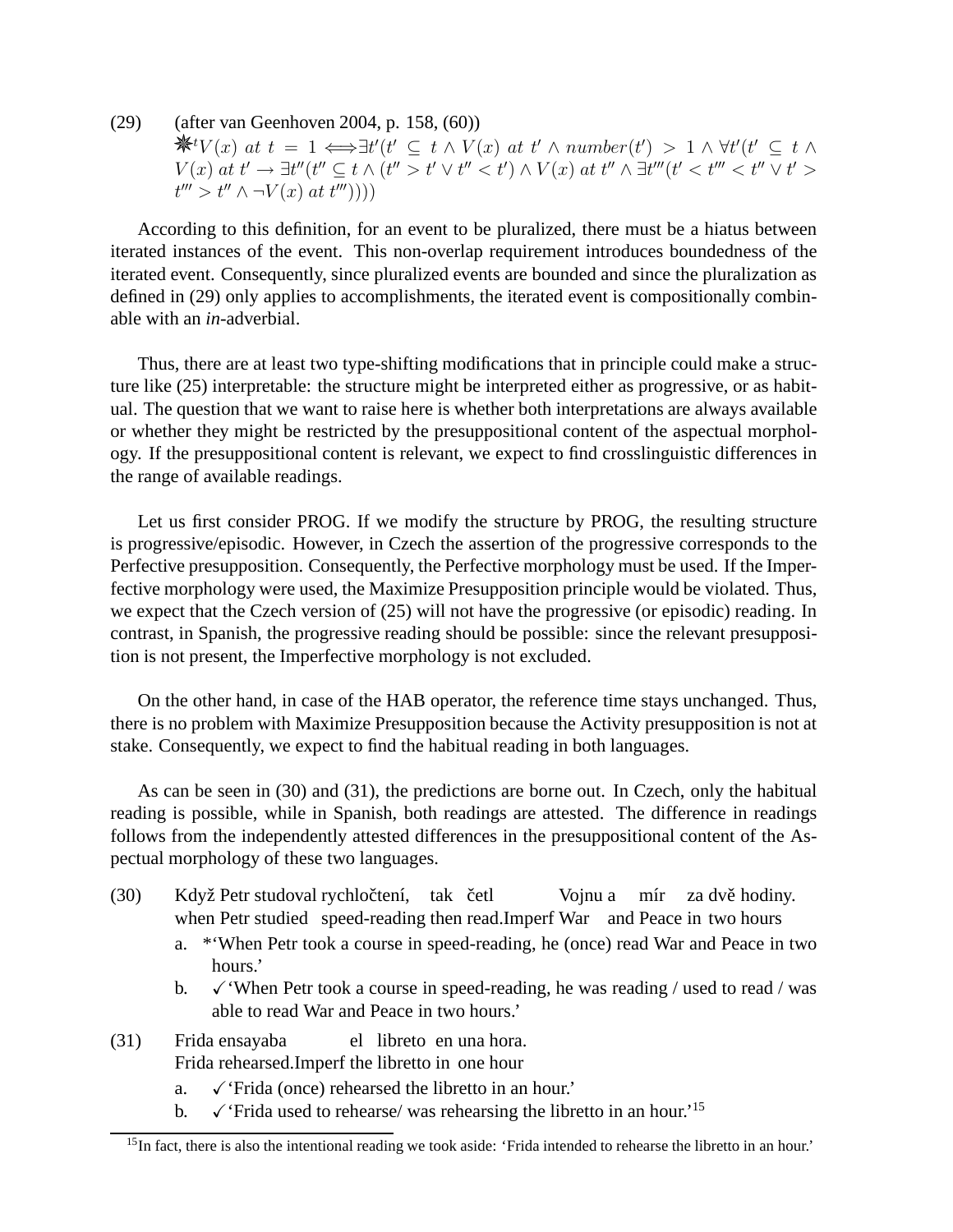#### *5 Conclusion*

We have argued that in order to understand the Aspectual semantics and the morphologysemantics mapping in the Aspectual domain, we must also take into account the presuppositional content of the Aspectual morphology. We have established that the denotation of Perfective and Imperfective in the Slavic and Romance languages may be identical but the usage of the Aspectual morphology differs because of distinct presuppositions associated with the morphology in these languages. This fact has consequences not only for the usage of the Aspectual morphology but also for the range of readings different constructions may obtain across languages. In particular, we have investigated a case in which there is a different range of readings for the interpretation of Imperfective verbs modified by *in*-adverbials.

### *References*

Abusch, Dorit. to appear. Presupposition triggering from alternatives. *Journal of Semantics* .

- Boneh, Nora, and Edit Doron. 2008. Habituality and the habitual aspect. In *Theoretical and crosslinguistic approaches to the semantics of Aspect*, ed. Susan Rothstein. Amsterdam: John Benjamins.
- Bonomi, Andrea. 1997. The progressive and the structure of events. *Journal of Semantics* 14:173–205.
- Cipria, Alicia, and Craige Roberts. 2000. Spanish *imperfecto* and *preterito ´* : Truth conditions and Aktionsart effects in a situation semantics. *Natural Language Semantics* 8:297–347.
- Dowty, David. 1979. *Word meaning and Montague grammar*. Dordrecht: D. Reidel.
- Filip, Hana. 2008. Events and maximalization. In *Theoretical and crosslinguistic approaches to the semantics of Aspect*, ed. Susan Rothstein, 217–256. John Benjamins.
- van Geenhoven, Veerle. 2004. For-adverbials, frequentative aspect, and pluractionality. *Natural Language Semantics* 12:135–190.
- van Geenhoven, Veerle. 2005. Atelicity, pluractionality, and adverbial quantification. In *Perspectives on Aspect*, ed. Henk Verkuyl, Henriette de Swart, and Angelike van Hout, 107–125. Dordrecht: Springer.
- Giorgi, Alessandra, and Fabio Pianesi. 2001. Ways of terminating. In *Semantic interfaces: Reference, anaphora and aspect*, ed. Carlo Cecchetto, Gennaro Chierchia, and Maria T. Guasti. Stanford: CSLI Publications.
- Hawkins, John A. 1991. On (in)-definite articles: implicatures and (un)grammaticality prediction. *Journal of Linguistics* 27:405–442.
- Heim, Irene. 1991. Artikel und Definitheit. In *Semantik: Ein internationales Handbuch der* zeitgenössischen Forschung, 487–535. Berlin: Mouton de Gruyter.
- Higginbotham, James. 2000. On events in linguistic semantics. In *Speaking of Events*, ed. J. Higginbotham, F. Pianesi, and A. Varzi. New York: OUP.
- Klein, Wolfgang. 1994. *Time in language*. New York: Routledge.